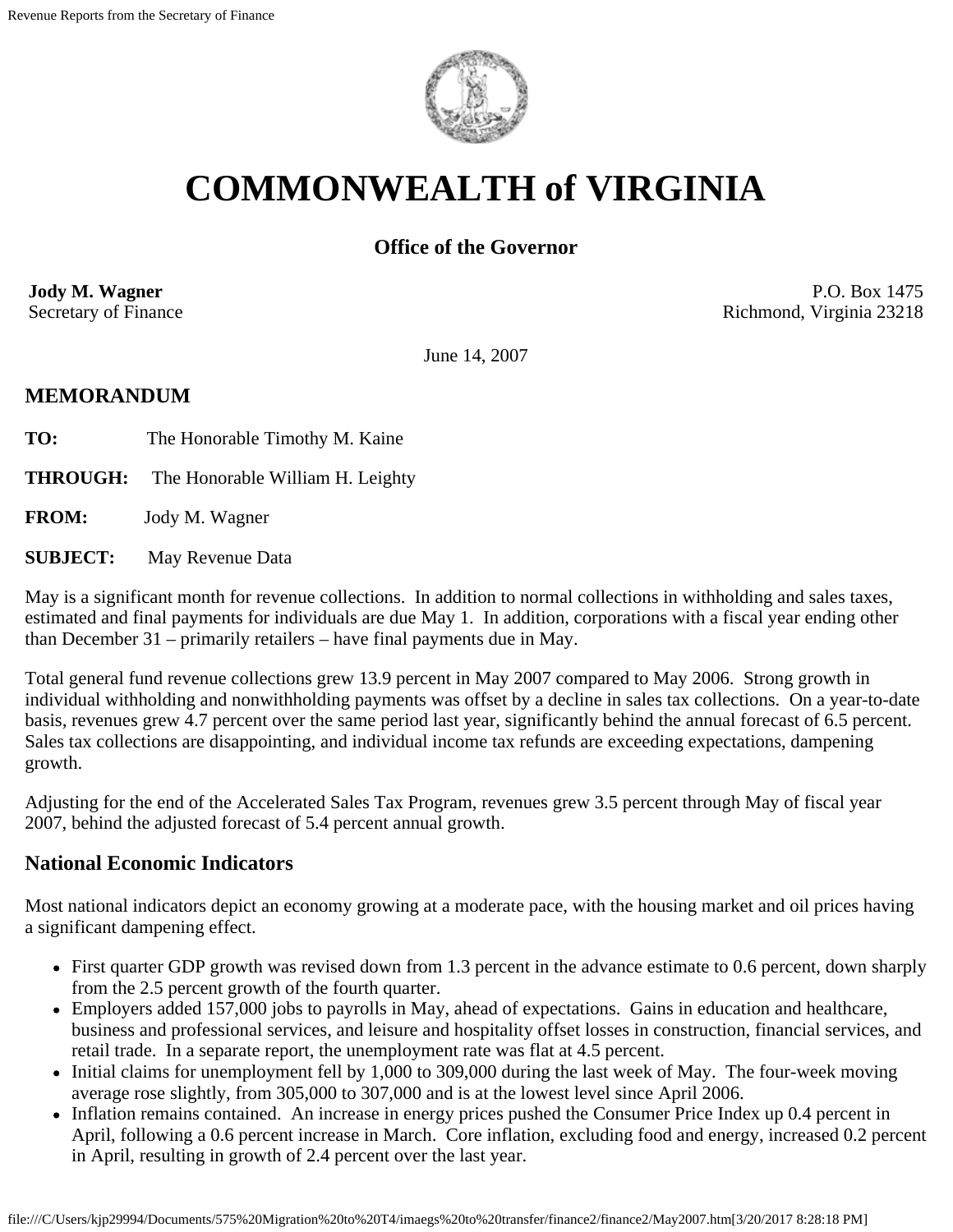- Conditions in the manufacturing sector are improving. The Institute of Supply Management index increased from 54.7 to 55.0 in May, the highest level since April 2006.
- The Conference Board's index of leading indicators fell 0.5 percent to 137.3 in April, following a 0.6 percent increase in March. A drop in residential building permits drove the decline.
- The Conference Board's index of consumer confidence rose from 106.3 to 108.0 in May. Both the expectations and current situation components increased, with most of the strength in the assessment of current conditions.
- The Federal Reserve held the federal funds rate steady at 5.25 percent at its meeting in May, noting that "the economy seems likely to expand at a moderate pace over coming quarters."

## **Virginia Economy**

Virginia payroll employment grew 1.6 percent in April. Northern Virginia posted job growth of 2.2 percent in April. Jobs grew by 1.2 percent in Hampton Roads, 2.2 percent in Richmond-Petersburg, and 1.6 percent in the western MSAs. The unemployment rate fell from 3.1 percent to 2.9 percent in April.

The Virginia leading index grew 0.3 percent in April, its fourth increase in five months. An increase in auto registrations and a decline in initial claims for unemployment offset the negative impact of a drop in building permits. The regional indices increased in eight of the state's eleven metropolitan areas in April. The indices in Blacksburg, Lynchburg, and Harrisonburg fell for the month.

#### **May Revenue Collections**

May is a significant month for revenue collections. Estimated and final payments for individuals are due May 1, and corporations with a fiscal year ending other than December 31 – primarily retailers – have final payments due in May.

Total general fund revenue collections grew 13.9 percent in May compared to May 2006. Strong growth in individual withholding and nonwithholding payments was offset by a decline in sales tax collections. On a year-to-date basis, revenues grew 4.7 percent over the same period last year, significantly behind the annual forecast of 6.5 percent.

**Individual Income Tax Withholding (54% of general fund revenues):** Collections of payroll withholding taxes grew 11.7 percent in May. Year-to-date withholding growth is 6.3 percent, slightly ahead of the projected annual growth rate of 5.7 percent. June collections can be flat compared to June 2006 and attain the annual forecast, however, this source must be considered in the context of net individual income tax collections, which include individual nonwithholding and refunds as discussed below.

**Individual Income Tax Nonwithholding (18% of general fund revenues):** May is a significant month for this source, since final payments for tax year 2006 and the first estimated payment for tax year 2007 are both due May 1. Nonwithholding receipts, which have been trailing the annual estimate, rebounded in May.

May collections were \$693.6 million compared with \$542.1 million in May of last year, a 27.9 percent increase. To date, about 90 percent of the nonwithholding forecast has been collected, and collections during this period are 12.1 percent above the same period last year -- above projected annual growth of 10.2 percent. The last estimated payment for this fiscal year is due June 15. As with withholding, June collections can be flat compared to June 2006 and attain the annual forecast, however, this source must be considered in the context of net individual income tax collections, which include individual withholding and refunds.

**Individual Income Tax Refunds:** Through May, \$1.5 billion have been refunded compared with \$1.2 billion in the same period last year. For the filing season beginning January 1, about 2.39 million refunds have been issued, compared with 2.34 million issued in the same period last year. The average check size is up a sharp 13 percent compared with the forecast of 5 percent. With one month left in the fiscal year, refunds have already surpassed the forecast of \$1.3 billion. The gap will continue to grow with refunds issued in June. Over the last three years, individual refunds issued in June have averaged about \$50 million.

**Sales Tax (20% of general fund revenues):** Collections of sales and use taxes, reflecting April sales, fell 13.2 percent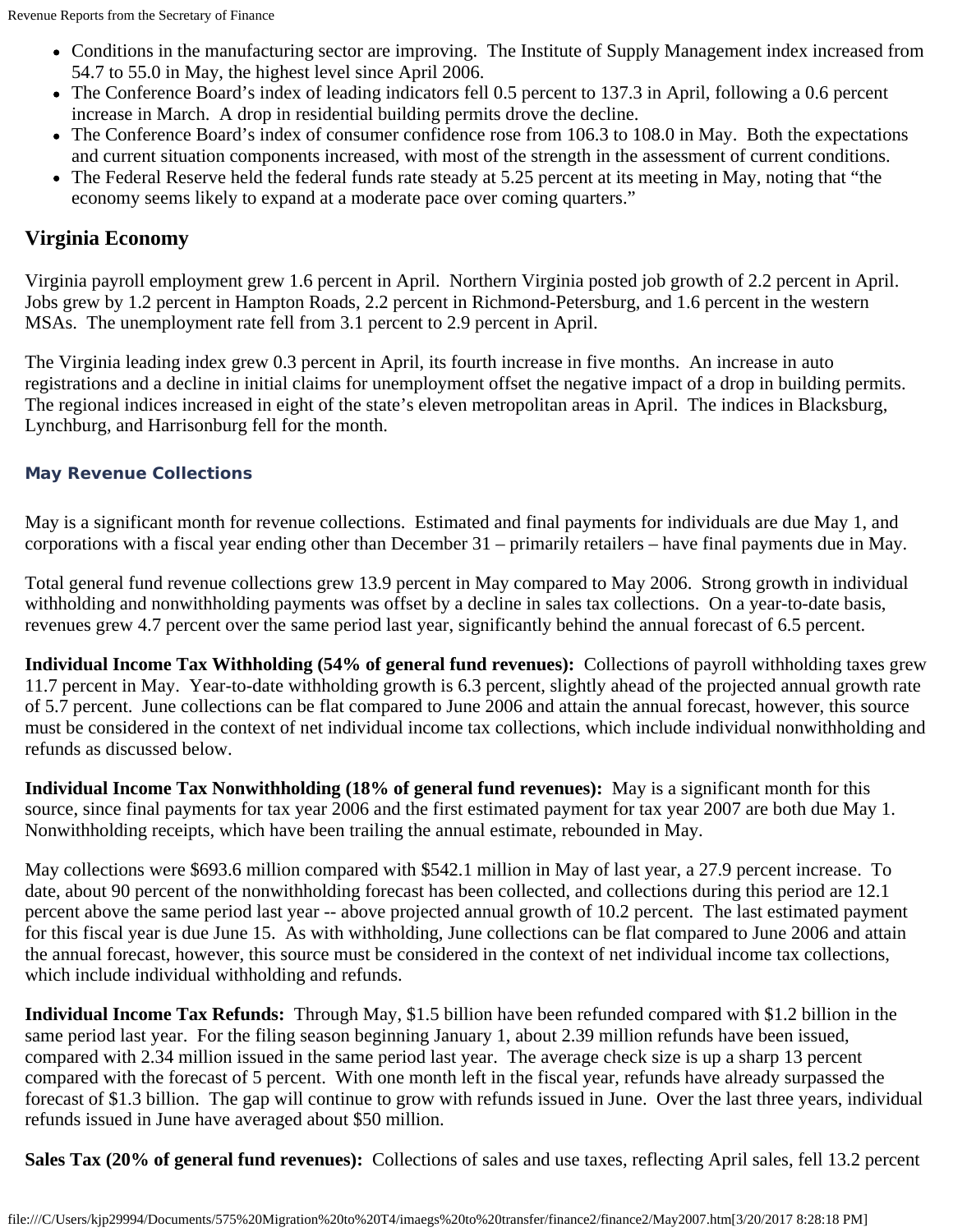in May. An early Easter this calendar year and one less Saturday distorted monthly collection patterns. Year-to-date growth in sales and use taxes of 8.8 percent is inflated due to the repeal of the Accelerated Sales Tax program. Adjusting for the repeal of this program, growth in this source was 2.6 percent through May, trailing the forecast of 4.2 percent growth needed to meet the annual estimate.

**Corporate Income Tax (6% of general fund revenues):** May is typically not a significant month in corporate income tax collections, with final or extension payments due mainly from retailers, who typically have a January 31 close date for the fiscal year. Such payments vary significantly from year to year. Collections this month totaled \$20.2 million, compared to \$11.4 million received last year. Through May, corporate income tax collections are up 1.6 percent for the year, trailing the forecast of 3.4 percent growth. The last corporate estimated payment of the fiscal year is due June 15.

**Wills, Suits, Deeds, Contracts (4% of general fund revenues):** Wills, suits, deeds, and contracts – mainly recordation tax collections – fell 15.0 percent in May as the housing market continued to slow. Year-to-date collections in this source declined 16.5 percent from last year, compared with the estimate of a 20.2 percent decline.

#### **Other Revenue Sources**

The following list provides data on May collections for other revenue sources:

|                                           |         | $\overline{\phantom{a}}$ Year-to-Date $\overline{\phantom{a}}$ Annual Estimate |
|-------------------------------------------|---------|--------------------------------------------------------------------------------|
| Insurance Premiums Taxes (3% GF revenues) | $0.2\%$ | 2.9%                                                                           |
| ABC Taxes (1.0% GF revenues)              | 4.7%    | 3.6%                                                                           |
| Interest Income $(0.6\%$ GF revenues)*    | 60.8%   | 104.0%                                                                         |

**All Other Revenue:** Receipts in All Other Revenue fell 23.0 percent in May – \$32.5 million compared with \$42.2 million in May of last year. Most of the decline was in payments from public service corporations. For the fiscal yearto-date, collections of All Other Revenue are 4.5 percent below the same period in fiscal year 2006, lagging the annual estimate of 3.6 percent growth.

**Lottery Revenues:** Net income of \$34.8 million in May was 3.3 percent ahead of May of last year mainly due to continued strong sales in the daily games (Pick 3, Pick 4, and Cash 5). Year-to-date, net income is down 6.1 percent, better than the forecast of a 10.7 percent decline.

## **Summary**

May is a significant month for revenue collections. In addition to normal collections in withholding and sales taxes, estimated and final payments for individuals are due May 1. Also, final payments are due from corporations with a fiscal year ending other than December.

Total general fund revenue collections grew 13.9 percent in May 2007 compared to May 2006. Strong growth in individual withholding and nonwithholding payments was offset by a decline in sales tax collections. On a year-to-date basis, revenues grew 4.7 percent over the same period last year, significantly behind the annual forecast of 6.5 percent. Sales tax collections are lagging the forecast, and individual income tax refunds are exceeding expectations, dampening growth. Adjusting for the end of the Accelerated Sales Tax Program, revenues grew 3.5 percent through May of fiscal year 2007, behind the adjusted forecast of 5.4 percent annual growth.

June is another significant month for revenue collections, and typically accounts for about 11 to 12 percent of total general fund revenue for the year. June collections include receipts of individual and corporate estimated payments, estimated payments for insurance premiums and corporate franchise fees, along with regular monthly collections in other sources.

June collections must total about \$1.9 billion to meet the forecast for the fiscal year. Receipts last June totaled \$1.6 billion. Fiscal year 2007 revenues appear highly likely to fall short of the forecast. Section 2.2-1503.3 of the Code of Virginia requires a re-estimate of general fund revenues if the sum of individual income, corporate income, and sales